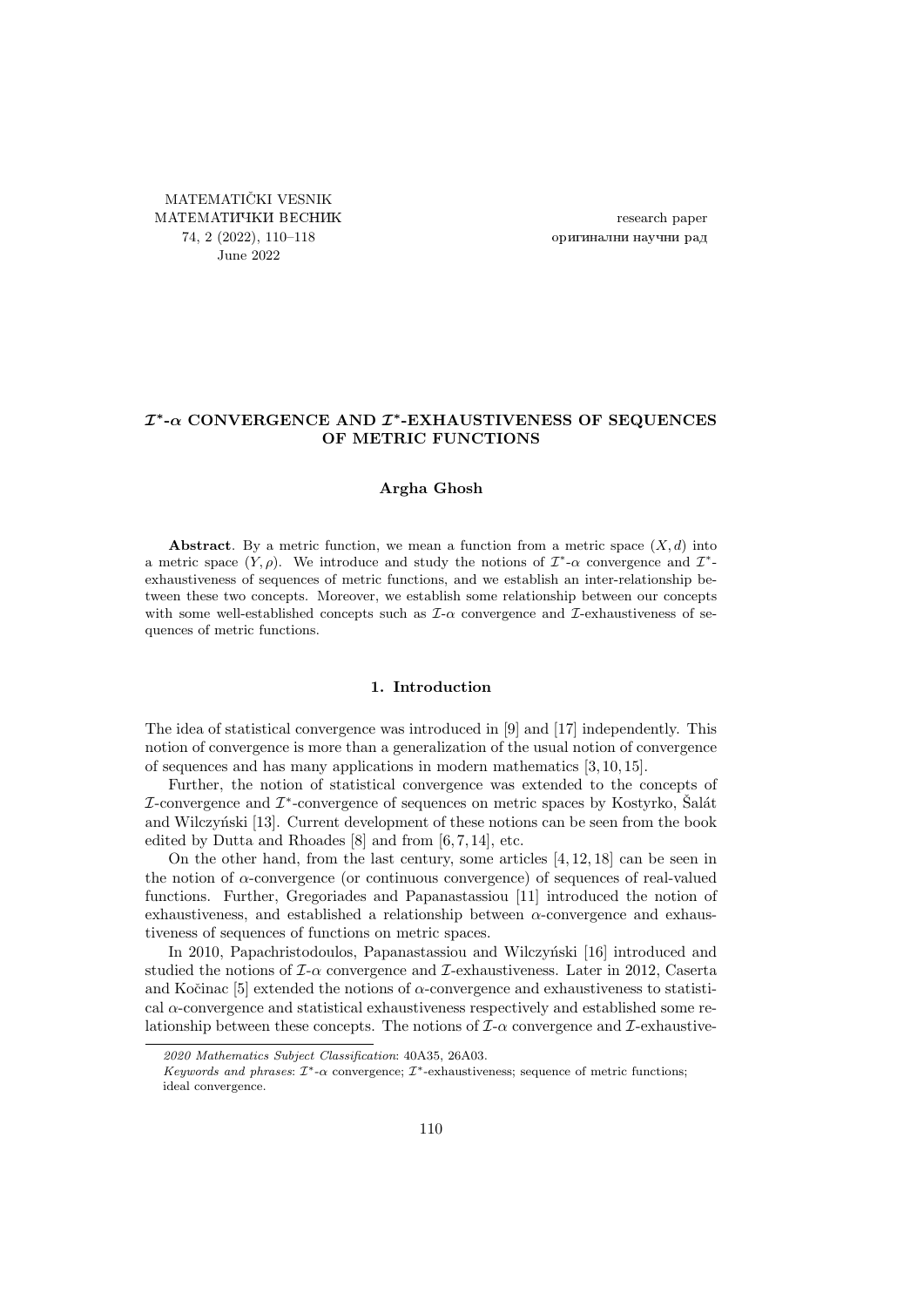ness are generalizations of the notions of statistical  $\alpha$ -convergence and statistical exhaustiveness, respectively.

The notion of  $\mathcal{I}^*$ -convergence strongly resemble to that of  $\mathcal{I}$ -convergence; however, it seems that there has been no studies to find out the  $\mathcal{I}^*$  version of the notions of  $\alpha$ -convergence and exhaustiveness. Thus, in Section [3,](#page-2-0) we introduce the concept of  $\mathcal{I}^*$ - $\alpha$  convergence, and we do a comparative study of  $\mathcal{I}^*$ - $\alpha$  convergence and  $\mathcal{I}$ - $\alpha$ convergence of sequences of metric functions. Moreover, we obtain a necessary and sufficient condition of  $\mathcal{I}^*\text{-}\alpha$  convergence of sequences of metric functions for P-ideals.

In Section [4,](#page-5-0) we introduce the notion of  $\mathcal{I}^*$ -exhaustiveness and we do a comparative study between  $\mathcal{I}$ -exhaustiveness and  $\mathcal{I}^*$ -exhaustiveness, and between  $\mathcal{I}^*$ - $\alpha$ convergence and  $\mathcal{I}^*$ -exhaustiveness.

### 2. Preliminaries

In this section, we discuss some basic definitions and ideas which we need throughout the paper. At first, we recall some definitions and concepts related to the ideals and filters of a non-empty set.

DEFINITION 2.1 ([\[13\]](#page-7-3)). If X is a non-empty set, then a family  $\mathcal{I} \subset 2^X$  is said to be an ideal of X if

(i)  $\emptyset \in \mathcal{I}$ , (ii)  $A; B \in \mathcal{I}$  implies  $A \cup B \in \mathcal{I}$ , (iii)  $A \in \mathcal{I}$ ;  $B \subset A$  implies  $B \in \mathcal{I}$ . The ideal  $\mathcal I$  is said to be a non-trivial ideal if  $\mathcal I \neq \{ \emptyset \}$  and  $X \notin \mathcal I$ .

DEFINITION 2.2 ([\[13\]](#page-7-3)). If X is a non-empty set, then a family  $\mathcal{F} \subset 2^X$  is said to be a filter of X if

(i)  $\emptyset \notin \mathcal{F}$ , (ii)  $A; B \in \mathcal{F}$  implies  $A \cap B \in \mathcal{F}$ , (iii)  $A \in \mathcal{F}$ ;  $A \subset B$  implies  $B \in \mathcal{F}$ .

Clearly, if  $\mathcal{I} \subset 2^X$  is a non-trivial ideal of X, then  $\mathcal{F}(\mathcal{I}) = \{A \subset X : X \setminus A \in \mathcal{I}\}\$ is a filter of X, called the filter associated with  $\mathcal I$  or the dual filter with respect to  $\mathcal I$ .

A non-trivial ideal of  $X(\neq \emptyset)$  is said to be admissible if  $\{x\} \in \mathcal{I}$  for each  $x \in X$ .

In the rest of the paper, we assume  $\mathcal I$  as a non-trivial admissible ideal of  $\mathbb N$  unless otherwise stated.

DEFINITION 2.3 ([\[13\]](#page-7-3)). A sequence  $\{x_n\}_{n\in\mathbb{N}}$  in a metric space  $(X,d)$  is said to be *I*-convergent to  $a \in X$  if for every  $\varepsilon > 0$ :  $\{n \in \mathbb{N} : d(x_n, a) \geq \epsilon\} \in \mathcal{I}$ . In this case, we write  $\mathcal{I} - \lim x_n = a$ .

DEFINITION 2.4 ([\[13\]](#page-7-3)). A sequence  $\{x_n\}_{n\in\mathbb{N}}$  in a metric space  $(X,d)$  is said to be  $\mathcal{I}^*$ -convergent to  $a \in X$  if there exists a set  $K \in \mathcal{F}(\mathcal{I})$  (that is,  $\mathbb{N} \setminus K \in \mathcal{I}$ ),  $K =$  ${k_1 < k_2 < \ldots < k_n < \ldots}$  such that  $\lim_{n\to\infty} d(x_{k_n}, a) = 0$ . In this case, we write  $\mathcal{I}^* - \lim x_n = a.$ 

DEFINITION 2.5 ([\[16\]](#page-8-5)). An admissible ideal  $\mathcal I$  is said to be good if for every sequence  ${A_n}_{n\in\mathbb{N}}$  of sets such that  $A_n \notin \mathcal{I}$  there exists a sequence  ${B_n}_{n\in\mathbb{N}}$  of pairwise disjoint sets such that  $B_n \subset A_n$ ,  $B_n \in \mathcal{I}$  and  $\bigcup_{n=1}^{\infty} B_n \notin \mathcal{I}$ .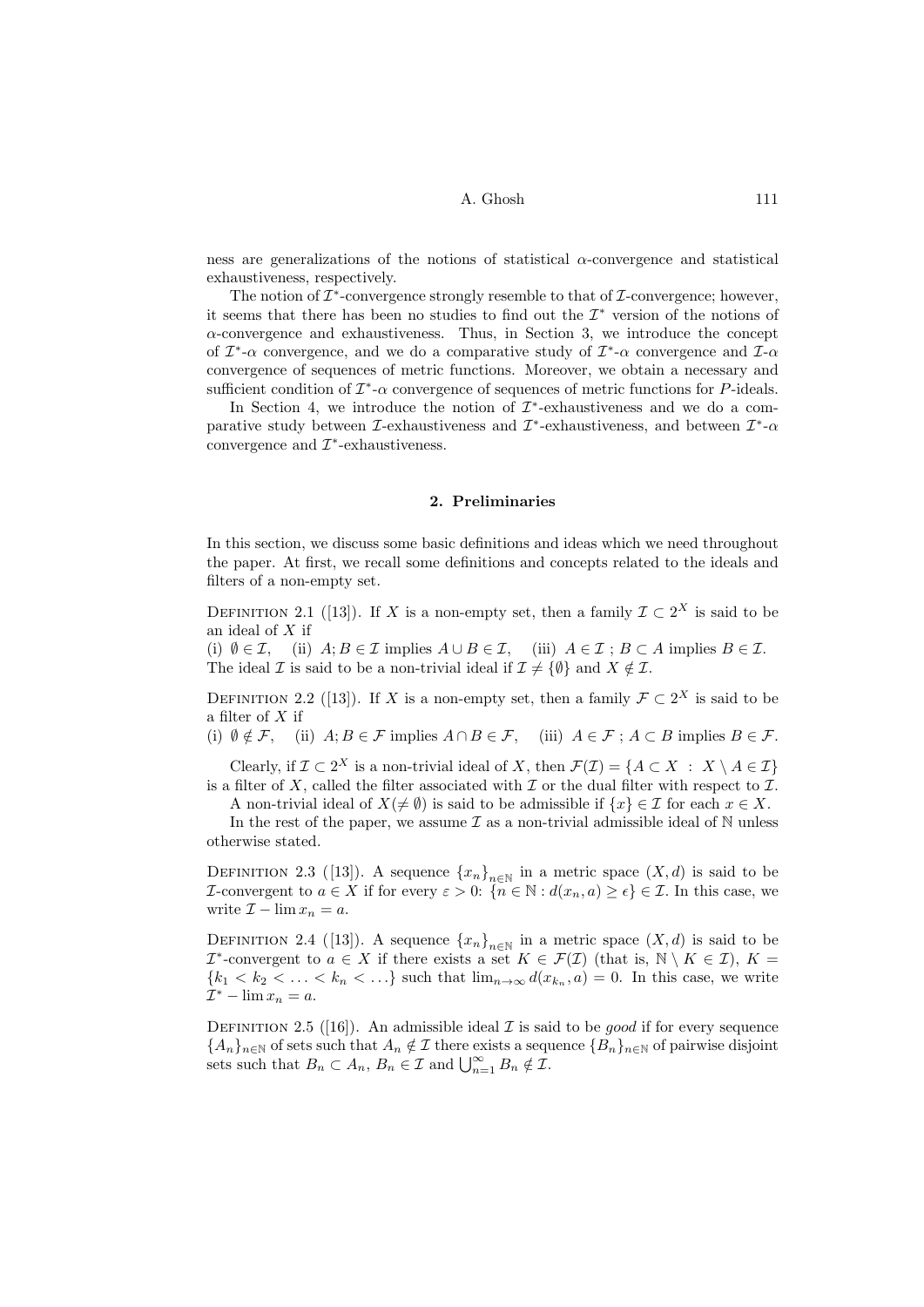DEFINITION 2.6 ([\[3\]](#page-7-1)). An ideal I is said to be a P-ideal if for every sequence  $\{A_n\}_{n\in\mathbb{N}}$ of sets from I there exists an  $A^{\infty} \in \mathcal{I}$  such that  $A_n \setminus A^{\infty}$  is finite for each  $n \in \mathbb{N}$ .

DEFINITION 2.7 ([\[13\]](#page-7-3)). An ideal I is said to satisfy the condition  $AP$ ) if for every sequence  $\{A_n\}_{n\in\mathbb{N}}$  of sets from  $\mathcal I$  there exists a sequence  $\{B_n\}_{n\in\mathbb{N}}$  of subsets of  $\mathbb N$ such that the symmetric difference  $A_n \Delta B_n$  is finite for each  $n \in \mathbb{N}$  and  $\bigcup_{n \in \mathbb{N}} B_n \in \mathcal{I}$ .

THEOREM 2.8 ([\[3\]](#page-7-1)). An admissible ideal  $\mathcal I$  of  $\mathbb N$  is a P-ideal if and only if  $\mathcal I$  satisfies  $(AP).$ 

THEOREM 2.9 ([\[13\]](#page-7-3)). Let  $(X, d)$  be a metric space and  $\mathcal I$  be a P-ideal. Then for an arbitrary sequence  $\{x_n\}_{n\in\mathbb{N}}$  in  $X, \mathcal{I}^* - \lim x_n = \mathcal{I} - \lim x_n$ .

Now we recall some definitions and ideas related to  $\alpha$ -convergence and exhaustiveness. In the rest of the paper, we assume  $X = (X, d)$  and  $Y = (Y, \rho)$  are arbitrary metric spaces; given spaces X and Y, we write  $Y^X$  to denote the set of all functions from  $X$  into  $Y$ , unless otherwise stated.

DEFINITION 2.10 ([\[11\]](#page-7-9)). A sequence of functions  $\{f_n\}_{n\in\mathbb{N}}\subset Y^X$  is said to be  $\alpha$ convergent to  $f \in Y^X$  if for every  $x \in X$  and for every sequence  $\{x_n\}_{n\in\mathbb{N}}$  in X converging to x, the sequence  $\{f_n(x_n)\}_{n\in\mathbb{N}}$  converges to  $f(x)$ .

<span id="page-2-1"></span>THEOREM 2.11 ([\[2\]](#page-7-11)). A sequence of functions  $\{f_n\}_{n\in\mathbb{N}} \subset Y^X$  is  $\alpha$ -convergent to  $f \in Y^X$  at  $x' \in X$  if and only if for every  $\varepsilon > 0$  there exists  $\delta = \delta(\varepsilon, x') > 0$  and  $n' = n'(\varepsilon, x') \in \mathbb{N}$  such that  $d(x, x') < \delta$  implies  $\rho(f_n(x), f(x')) < \varepsilon$ , for all  $n \geq n'$ .

DEFINITION 2.12 ([\[11\]](#page-7-9)). A sequence of functions  $\{f_n\}_{n\in\mathbb{N}}\subset Y^X$  is said to be exhaustive at  $x' \in X$  if for every  $\varepsilon > 0$  there exist  $\delta = \delta(\varepsilon, x') > 0$  and  $n' = n'(\varepsilon, x') \in \mathbb{N}$ such that  $d(x, x') < \delta$  implies  $\rho(f_n(x), f_n(x')) < \varepsilon$ , for all  $n \geq n'$ . The sequence of functions  $\{f_n\}_{n\in\mathbb{N}}$  is exhaustive on X if  $\{f_n\}_{n\in\mathbb{N}}$  is exhaustive at each  $x \in X$ .

DEFINITION 2.13 ([\[16\]](#page-8-5)). A sequence of functions  $\{f_n\}_{n\in\mathbb{N}}\subset Y^X$  is said to be  $\mathcal{I}\text{-}\alpha$ convergent to  $f \in Y^X$  if for every  $x \in X$  and for every sequence  $\{x_n\}_{n\in\mathbb{N}}$  in X *I*-converging to x, the sequence  $\{f_n(x_n)\}_{n\in\mathbb{N}}$  *I*-converges to  $f(x)$ .

DEFINITION 2.14 ([\[16\]](#page-8-5)). A sequence of functions  $\{f_n\}_{n\in\mathbb{N}}\subset Y^X$  is said to be  $\mathcal{I}$ exhaustive at  $x' \in X$  if for every  $\varepsilon > 0$  there exists  $\delta = \delta(\varepsilon, x') > 0$  and  $A \in \mathcal{I}$  such that  $d(x, x') < \delta$  implies  $\rho(f_n(x), f_n(x')) < \varepsilon$ , for all  $n \in \mathbb{N} \setminus A$ .

We say, the sequence of functions  $\{f_n\}_{n\in\mathbb{N}}$  is *I*-exhaustive on X if and only if  ${f_n}_{n\in\mathbb{N}}$  is *I*-exhaustive at each  $x \in X$ .

<span id="page-2-0"></span>THEOREM 2.15 ([\[16\]](#page-8-5)). Let  $\mathcal I$  be a good ideal of  $\mathbb N$ . Then a sequence of functions  ${f_n}_{n \in \mathbb{N}} \subset Y^X$  is  $\mathcal{I}\text{-}\alpha$  convergent to  $f \in Y^X$  at  $x_0 \in X$  if and only if  ${f_n}(x_0)_{n \in \mathbb{N}}$  is *I*-convergent to  $f(x_0)$  and  $\{f_n\}_{n\in\mathbb{N}}$  is *I*-exhaustive at  $x_0$ .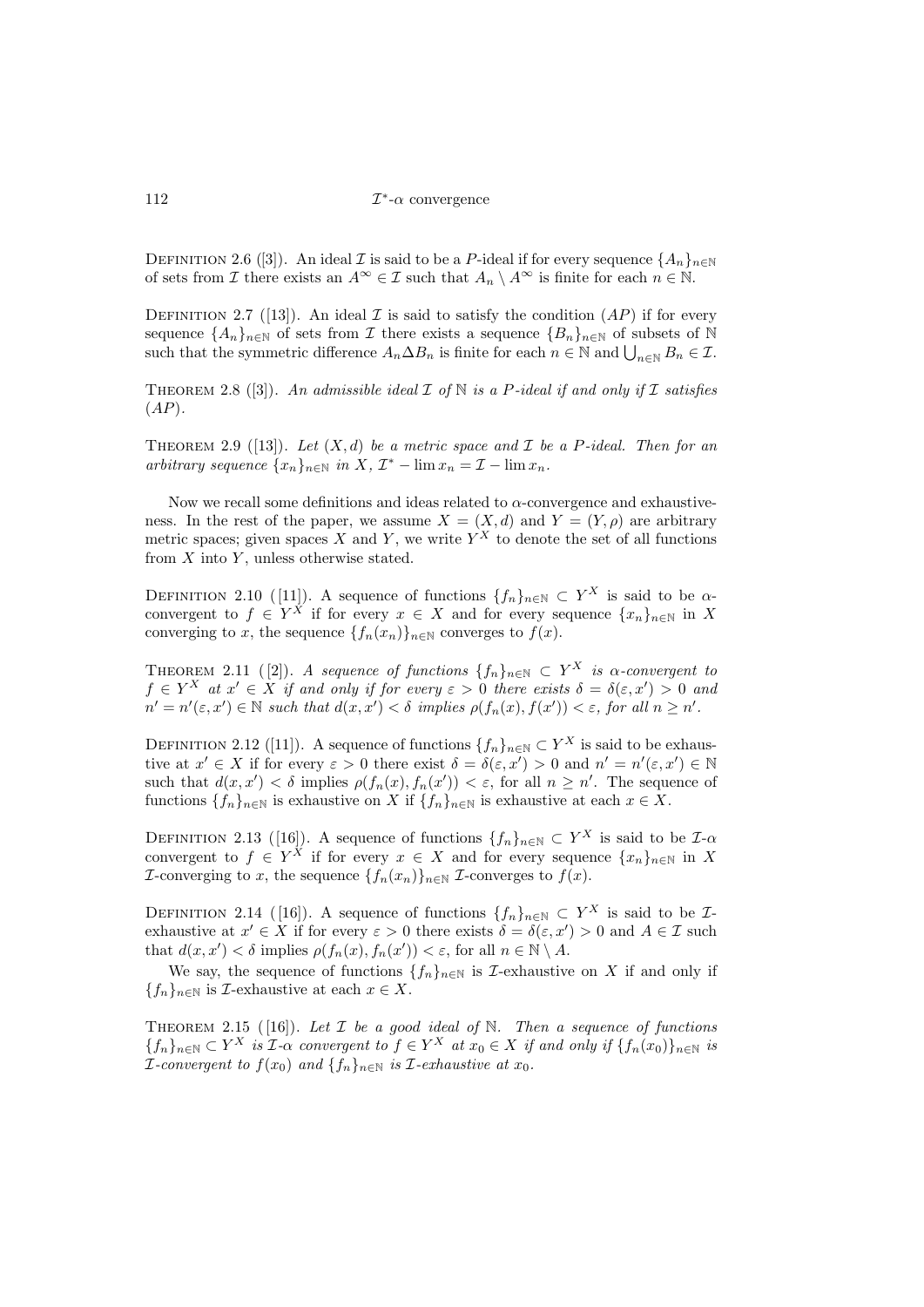### 3.  $\mathcal{I}^*$ - $\alpha$  convergence

In this section, we introduce and study the notion of  $\mathcal{I}^*\text{-}\alpha$  convergence. The result of [\[2,](#page-7-11) Theorem 2.3] suggests the introduction of the following definition.

DEFINITION 3.1. A sequence of functions  $\{f_n\}_{n\in\mathbb{N}}\subset Y^X$  is said to be  $\mathcal{I}^*\text{-}\alpha$  convergent to  $f \in Y^X$  if for every  $x' \in X$  there exists  $A = A(x') \in \mathcal{I}$  such that for every  $\varepsilon > 0$ there exist  $\delta = \delta(\varepsilon, x') > 0$  and  $n' = n'(\varepsilon, x') \in \mathbb{N}$  such that  $d(x, x') < \delta$  implies  $\rho(f_n(x), f(x')) < \varepsilon$ , for all  $n \in \mathbb{N} \setminus A$  and  $n \geq n'$ .

REMARK 3.2. From Theorem [2.11,](#page-2-1) we can say that the notion of  $\alpha$ -convergence implies the notion of  $\mathcal{I}^*$ - $\alpha$  convergence for every admissible ideal  $\mathcal{I}$ , and the notion of  $\mathcal{I}^*$ - $\alpha$  convergence and  $\alpha$ -convergence coincide for the ideal consisting of all finite subsets of N.

<span id="page-3-0"></span>THEOREM 3.3.  $\mathcal{I}^*\text{-}\alpha$  convergence implies  $\mathcal{I}\text{-}\alpha$  convergence of a sequence of functions  ${f_n}_{n\in\mathbb{N}}\subset Y^X$ .

*Proof.* Let the sequence of functions  $\{f_n\}_{n\in\mathbb{N}}$  is  $\mathcal{I}^*\text{-}\alpha$  convergent to  $f \in Y^X$ . Let  $x_0 \in X$  and  $\{x_n\}$  be a sequence in X such that  $\mathcal{I} - \lim x_n = x_0$ . Now it is sufficient to show that  $\mathcal{I} - \lim f_n(x_n) = f(x_0)$ . Let  $\varepsilon > 0$  be given. Since  $\{f_n\}_{n \in \mathbb{N}}$  is  $\mathcal{I}^*$ - $\alpha$ convergent to f, so there exists  $A = A(x_0) \in \mathcal{I}$  such that for the given  $\varepsilon > 0$ there exist  $\delta = \delta(\varepsilon, x_0) > 0$  and  $n_0 = n_0(\varepsilon, x_0) > 0$  such that  $d(x, x_0) < \delta$  implies  $\rho(f_n(x), f(x_0)) < \varepsilon$ , for all  $n \in \mathbb{N} \setminus A$  and  $n \ge n_0$ .

Again  $\mathcal{I} - \lim x_n = x_0$  implies  $\{n \in \mathbb{N} : d(x_n, x_0) \geq \delta\} \in \mathcal{I}$ . Let  $B = \{n \in \mathcal{I}\}$  $\mathbb{N}: d(x_n, x_0) \geq \delta$ . Then  $\mathbb{N} \setminus B \in \mathcal{F}(\mathcal{I})$ . Thus  $(\mathbb{N} \setminus A) \cap (\mathbb{N} \setminus B) \in \mathcal{F}(\mathcal{I})$ . Choose  $n \in (\mathbb{N} \setminus A) \cap (\mathbb{N} \setminus B)$  so that  $n \geq n_0$ . Now  $n \in (\mathbb{N} \setminus B)$  implies  $d(x_n, x_0) < \delta$ , and  $n \in (\mathbb{N} \setminus A), n \geq n_0$  together with  $d(x_n, x_0) < \delta$  imply  $\rho(f_n(x_n), f(x_0)) < \varepsilon$ . Therefore,  $\{n \in \mathbb{N} : \rho(f_n(x_n), f(x_0)) \geq \varepsilon\} \subset A \cup B \cup \{1, 2, \ldots, n_0\}.$ 

Since  $A \cup B \cup \{1, 2, \ldots, n_0\} \in \mathcal{I}$ , so  $\{n \in \mathbb{N} : \rho(f_n(x_n), f(x_0)) \geq \varepsilon\} \in \mathcal{I}$ . Hence  $\mathcal{I} - \lim f_n(x_n) = f(x_0).$ 

Remark 3.4. The converse of Theorem [3.3](#page-3-0) is not always true. To justify our claim, we cite the following example.

<span id="page-3-1"></span>EXAMPLE 3.5. Let  $\mathbb{N} = \bigcup_{j=1}^{\infty} A_j$  be a decomposition of  $\mathbb{N}$ , where  $A_j$ 's are pairwise disjoint infinite subsets of  $\overline{N}$ . Consider a class  $\mathcal E$  consisting of all subsets A of  $\overline{N}$ which intersect only finite numbers of  $A_j$ 's. Then  $\mathcal E$  is a non-trivial admissible ideal of N. Let  $(X, d)$  be a metric space with an accumulation point  $x_0 \in X$ . Then there exists a sequence  $\{x_n\}_{n\in\mathbb{N}}$  such that  $\lim x_n = x_0$ . Since  $\mathcal E$  is an admissible ideal, so  $\mathcal{E} - \lim x_n = x_0$ . Put  $d(x_n, x_0) = \varepsilon_n$ . Then  $\{\varepsilon_n\}_{n \in \mathbb{N}}$  converges to 0.

Now, consider a sequence of functions  $\{f_n\}_{n\in\mathbb{N}}\subset X^X$  defined by  $f_n(x) = x_j$ ,  $\forall x \in X$  whenever  $n \in A_j$ . Also, we define a function  $f \in X^X$  by  $f(x) = x_0, \forall x \in X$ . Let  $\varepsilon > 0$  be given. Since  $\{\varepsilon_n\}_{n\in\mathbb{N}}$  converges to 0, so there exists  $k \in \mathbb{N}$  such that  $\varepsilon_n < \varepsilon$  for all  $n \geq k$ . Again  $A(\varepsilon) = \{n \in \mathbb{N} : d(f_n(x_n), f(x_0)) \geq \varepsilon\} \subset A_1 \cup A_2 \cup \ldots \cup A_k$ . Since  $A_1 \cup A_2 \cup \ldots \cup A_k \in \mathcal{E}$ , so  $A(\varepsilon) \in \mathcal{E}$ . Thus  $\{f_n(x_n)\}_{n \in \mathbb{N}}$  is  $\mathcal{E}$ -convergent to  $f(x_0)$ . Hence  $\{f_n\}_{n\in\mathbb{N}}$  is  $\mathcal{E}\text{-}\alpha$  convergent to f at  $x_0 \in X$ .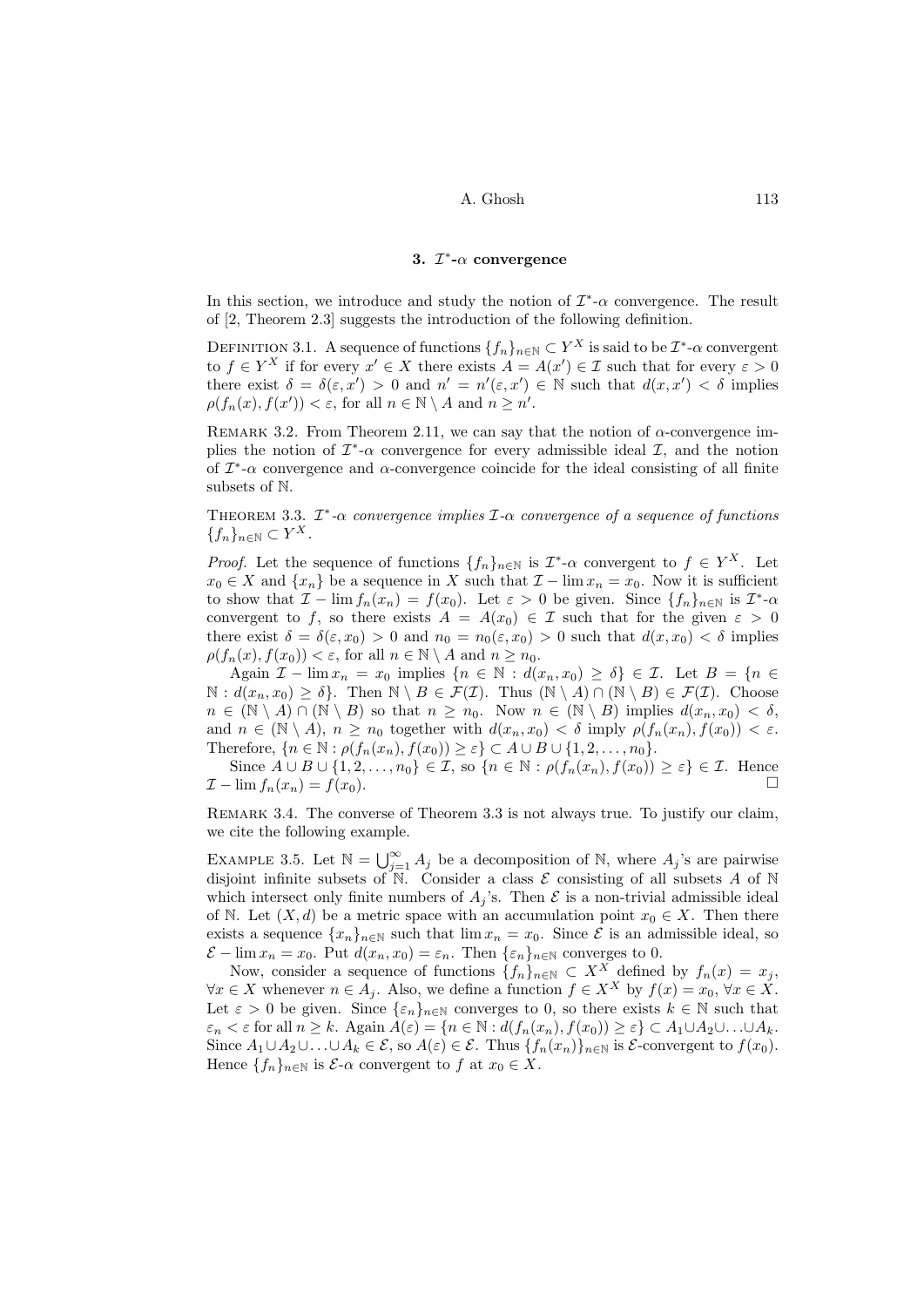If possible, let  $\{f_n\}_{n\in\mathbb{N}}$  be  $\mathcal{E}^*$ - $\alpha$  convergent to f at  $x_0$ . Then there exists  $A =$  $A(x_0) \in \mathcal{E}$  such that for all  $\varepsilon > 0$  there exists  $\delta = \delta(x_0, \varepsilon) > 0$  and  $n_0 \in \mathbb{N}$  such that  $d(f_n(x), f(x_0)) < \varepsilon$  whenever  $d(x, x_0) < \delta, n \geq n_0$  and  $n \in \mathbb{N} \setminus A$ .

Now, since  $A \in \mathcal{E}$ , so there exists  $m \in \mathbb{N}$  such that  $A \subset A_1 \cup A_2 \cup \ldots \cup A_m$ . Then  $A_{m+1} \subset \mathbb{N} \setminus A$ . Choose  $\varepsilon' < \varepsilon_{m+1}$ . Then there exists  $\delta' > 0$  and  $n'_0 \in \mathbb{N}$  such that  $d(f_n(x), f(x_0)) < \varepsilon'$  whenever  $d(x, x_0) < \delta', n \ge n'_0$  and  $n \in \mathbb{N} \setminus A$ .

Now, for  $n \in A_{m+1}$ , we have  $d(f_n(x), f(x_0)) = d(x_{m+1}, x_0) = \varepsilon_{m+1} > \varepsilon'$  for all  $x \in X$ . Thus, there are infinitely many  $n \in \mathbb{N} \setminus A$  for which  $d(f_n(x), f(x_0)) > \varepsilon'$  whenever  $d(x, x_0) < \delta'$ , which is a contradiction. Hence  $\{f_n\}_{n\in\mathbb{N}}$  is not  $\mathcal{E}^*$ - $\alpha$  convergent to f at  $x_0$ .

Now, we state a necessary and sufficient condition of  $\mathcal{I}^*\text{-}\alpha$  convergence for the P-ideals.

THEOREM 3.6. Let  $\mathcal I$  be a P-ideal. Then a sequence of functions  $\{f_n\}_{n\in\mathbb N}\subset Y^X$  is  $\mathcal{I}^*$ - $\alpha$ -convergent to  $f \in Y^X$  at  $x_0 \in X$  if and only if the following condition holds.

 $\forall \varepsilon > 0 \; \exists \, \delta = \delta(x_0, \varepsilon) > 0 \; \exists A = A(x_0, \varepsilon) \in \mathcal{I} \; such \; that$ 

$$
x \in B(x_0, \delta) = \{x \in X : d(x, x_0) < \delta\} \Rightarrow \rho(f_n(x), f(x_0)) < \varepsilon \text{ for all } n \in \mathbb{N} \setminus A.
$$

*Proof.* Let the condition hold. Then for every  $\varepsilon > 0$  there exist  $\delta = \delta(x_0, \varepsilon) > 0$  and  $A = A(x_0, \varepsilon) \in \mathcal{I}$  such that  $\rho(f_n(x), f(x_0)) < \varepsilon$  whenever  $d(x, x_0) < \delta$  and  $n \in \mathbb{N} \setminus A$ .

Now consider  $\varepsilon = \frac{1}{i} > 0$  for each  $i \in \mathbb{N}$ . Then there exist  $\delta_i^{x_0} = \delta_i^{x_0}(\frac{1}{i}, x_0) > 0$  and  $A_i(x_0) \in \mathcal{I}$  such that  $\rho(f_n(x), f(x_0)) < \frac{1}{i}$  whenever  $d(x, x_0) < \delta_i^{x_0}$  and  $n \in \mathbb{N} \setminus A_i(x_0)$ .

Since I is a P-ideal and  $A_i(x_0) \in \mathcal{I}$  for all  $i \in \mathbb{N}$ , so there exists  $A^\infty \in \mathcal{I}$  such that  $A_i(x_0)\setminus A^\infty$  is finite for all  $i\in\mathbb{N}$ . Clearly,  $A^\infty$  depends only on  $x_0\in X$ . Let  $\varepsilon_0>0$  be given. Then there exists  $k \in \mathbb{N}$  such that  $\frac{1}{k} < \varepsilon_0$ . Let  $A_k(x_0) \setminus A^\infty \subset \{1, 2, ..., n_0\}$ . Then for all  $n \ge n_0 + 1$  and  $n \in A^{\infty}$ , we have  $n \in A_k(x_0)$ . Thus  $\rho(f_n(x), f(x_0))$  $\frac{1}{k} < \varepsilon_0$  whenever  $d(x, x_0) < \delta_k^{x_0}, n \geq n_0 + 1$  and  $n \in A^{\infty}$ . Hence  $\{f_n\}_{n \in \mathbb{N}}$  is  $\mathcal{I}^*$ - $\alpha$ convergent to f at  $x_0 \in X$ .

Conversely, let  $\{f_n\}_{n\in\mathbb{N}}$  be  $\mathcal{I}^*$ - $\alpha$  convergent to f at  $x_0 \in X$ . Let  $\varepsilon > 0$  be given. Since  $\{f_n\}_{n\in\mathbb{N}}$  is  $\mathcal{I}^*\text{-}\alpha$  convergent to f at  $x_0$ , so there exists  $A = A(x_0) \in \mathcal{I}$  such that for the given  $\varepsilon > 0$  there exist  $\delta = \delta(\varepsilon, x_0) > 0$  and  $n_0 = n_0(\varepsilon, x_0) > 0$  such that  $d(x, x_0) < \delta$  implies  $\rho(f_n(x), f(x_0)) < \varepsilon$ , for all  $n \in \mathbb{N} \setminus A$  and  $n \ge n_0$ .

Let us consider  $B = (\mathbb{N} \setminus A) \cap \{n \in \mathbb{N} : n \geq n_0\}$ . Since *I* is an admissible ideal, so  $B \in \mathcal{F}(\mathcal{I})$ . Clearly,  $\mathbb{N} \setminus B \in \mathcal{I}$  (it depends on both  $\varepsilon$  and  $x_0$ ). Now, for all  $n \in \mathbb{N} \setminus (\mathbb{N} \setminus B)$  and  $d(x, x_0) < \delta$ , we have  $\rho(f_n(x), f(x_0)) < \varepsilon$ . This completes the proof.  $\Box$ 

We state a necessary and sufficient condition of  $I-\alpha$  convergence for good ideals. We note that the main frame of the proof (converse part) is similar to that of [\[16,](#page-8-5) Theorem 2.7].

THEOREM 3.7. Let  $\mathcal I$  be a good ideal. Then a sequence of functions  $\{f_n\}_{n\in\mathbb N}\subset Y^X$ is  $\mathcal{I}\text{-}\alpha$  convergent at  $x_0 \in X$  to  $f \in Y^X$  if and only if the following condition holds:

$$
\forall \varepsilon > 0 \ \exists \delta = \delta(x_0, \varepsilon) > 0 \ \exists A = A(x_0, \varepsilon) \in \mathcal{I} \ \text{such that}
$$

$$
x \in B(x_0, \delta) \Rightarrow \rho(f_n(x), f(x_0)) < \varepsilon \ \text{for all } n \in \mathbb{N} \setminus A.
$$

 $114$   $\qquad \qquad \mathcal{I}$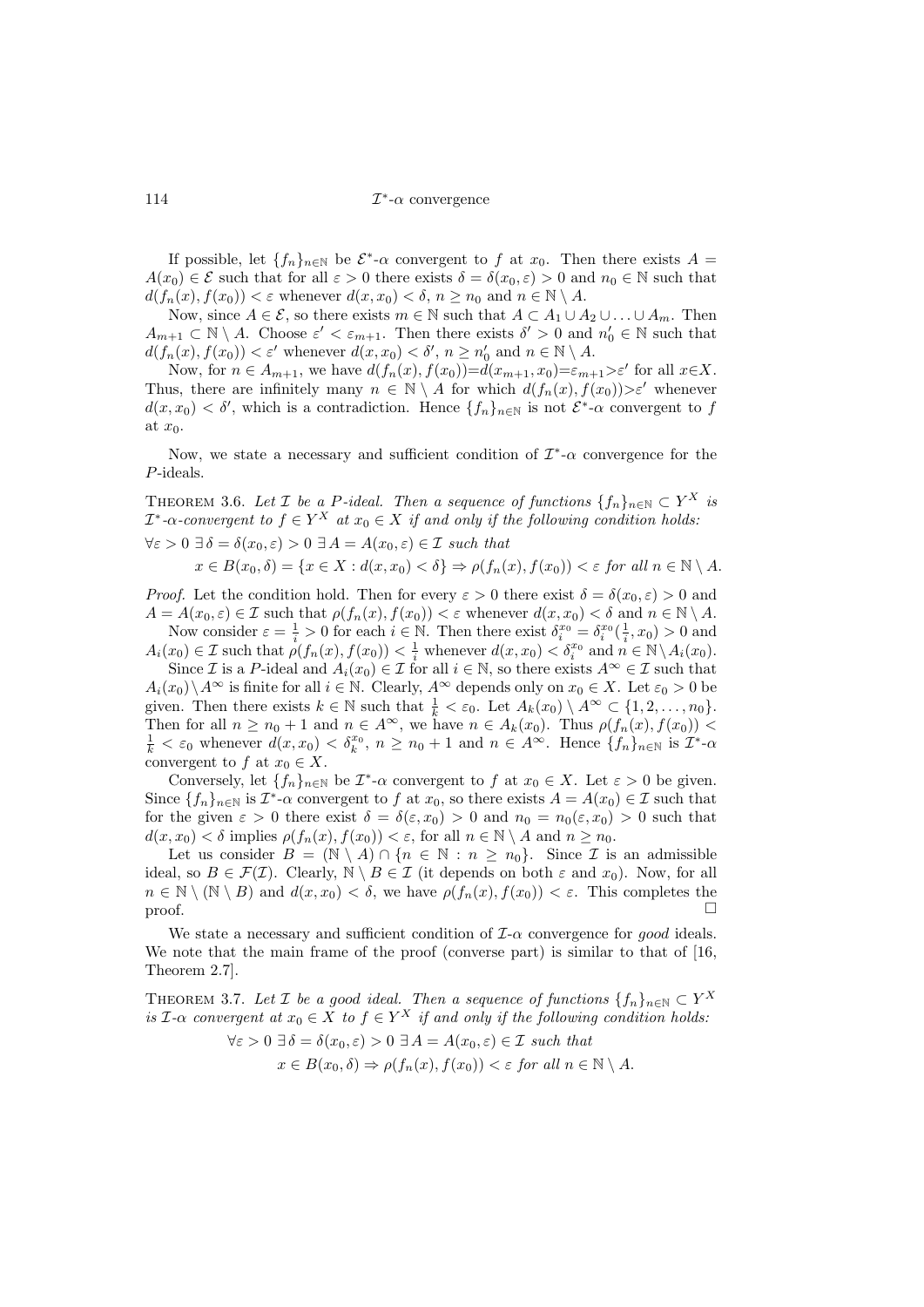*Proof.* Let the condition be satisfied. Let  $\varepsilon > 0$  be given. Then there exist  $\delta =$  $\delta(x_0, \varepsilon) > 0$  and  $A = A(x_0, \varepsilon) \in \mathcal{I}$  such that  $\rho(f_n(x), f(x_0)) < \varepsilon$  whenever  $x \in$  $B(x_0, \delta)$  and  $n \in \mathbb{N} \setminus A$ .

Let  ${x_n}_{n\in\mathbb{N}}$  be a sequence in X such that  $\mathcal{I} - \lim x_n = x_0$ . Then it is sufficient to show that  $\mathcal{I} - \lim f_n(x_n) = f(x_0)$ . Since  $\mathcal{I} - \lim x_n = x_0$ , so  $\{n \in \mathbb{N} : d(x_n, x) \geq \emptyset\}$  $\delta \} \in \mathcal{I}.$ 

Let  $B = \{n \in \mathbb{N} : d(x_n, x) < \delta\}$ . Then  $B \in \mathcal{F}(\mathcal{I})$ . Thus  $B \cap (\mathbb{N} \setminus A) \in \mathcal{F}(\mathcal{I})$ . Let  $k \in B \cap (\mathbb{N} \setminus A)$ . Then  $k \in B$  implies  $d(x_k, x) < \delta$ , and  $k \in \mathbb{N} \setminus A$  together with  $d(x_k, x) < \delta$  imply  $\rho(f_k(x_k), f(x_0)) < \varepsilon$ . Therefore,  $\{n \in \mathbb{N} : \rho(f_n(x_n), f(x_0)) \geq \varepsilon\}$  $\mathbb{N} \setminus (B \cap (\mathbb{N} \setminus A)).$  Since  $\mathbb{N} \setminus (B \cap (\mathbb{N} \setminus A)) \in \mathcal{I}$ , so  $\{n \in \mathbb{N} : \rho(f_n(x_n), f(x_0)) \geq \varepsilon\} \in \mathcal{I}$ . Hence  $\mathcal{I} - \lim f_n(x_n) = f(x_0)$ .

Conversely, let  $\{f_n\}_{n\in\mathbb{N}}$  be  $\mathcal{I}\text{-}\alpha$  convergent at  $x_0$  to f. If possible, let the condition do not hold. Then there exists  $\varepsilon' > 0$  such that  $\forall \delta > 0 \forall A \in \mathcal{I} \exists x \in B(x_0, \delta)$  $\exists n \in \mathbb{N} \setminus A$  such that  $\rho(f_n(x), f(x_0)) \geq \varepsilon'$ . Now consider  $\delta = \frac{1}{k}$  for  $k \in \mathbb{N}$ , and let  $A_k$  be the collection of all natural numbers  $n^k$  so that  $\rho(f_{n^k}(x^k), \tilde{f}(x_0)) \geq \varepsilon'$  for some  $x^k \in B(x_0, \frac{1}{k})$ . Now, if  $A_k \in \mathcal{I}$  then  $\exists n_*^k \in \mathbb{N} \setminus A_k$  and  $\exists x_*^k \in B(x_0, \frac{1}{k})$  such that  $\rho(f_{n^k_{*}}(x^k_{*}), f(x_0)) \geq \varepsilon'$ , which contradicts the definition of  $A_k$ . Thus  $A_k \notin \mathcal{I}$  for each  $k \in \mathbb{N}$ . Since *I* is a good ideal then there exists a countable sequence  ${B_k}_{k \in \mathbb{N}}$  of pairwise disjoint sets such that  $B_k \subset A_k$ ,  $B_k \in \mathcal{I}$  for each  $k \in \mathbb{N}$  and  $\bigcup_{k=1}^{\infty} B_k \notin \mathcal{I}$ .

Now, let  $B_k = \{n_1^k < n_2^k < \ldots\}$ . Consider a sequence  $\{y_n\}_{n \in \mathbb{N}}$  as follows:  $y_n = x_0$ if  $n \notin \bigcup_{k=1}^{\infty} B_k$  and  $y_n = x_i^k$  if  $n \in B_k$  and  $n = n_i^k$  (we consider only one such  $x_i^k$ corresponding to each such  $n_i^k$ .

Let  $\delta > 0$  be given. Then there exists the least  $k_0 \in \mathbb{N}$  such that  $\frac{1}{k_0} < \delta$ . Now,  ${n \in \mathbb{N} : d(y_n, x_0) \ge \delta} \subset \bigcup_{k=1}^{k_0-1} B_k$ . Since  $\bigcup_{k=1}^{k_0-1} B_k \in \mathcal{I}$ , so  ${n \in \mathbb{N} : d(y_n, x_0) \ge \delta}$  $\delta$ }  $\in \mathcal{I}$ . Thus  $\mathcal{I} - \lim y_n = x_0$ .

Again, since  $\{n \in \mathbb{N} : \rho(f_n(y_n), f(x_0)) \ge \varepsilon'\} = \bigcup_{k=1}^{\infty} B_k \notin \mathcal{I}$ , so  $\{f_n(y_n)\}$  does not *I*-converge to  $f(x_0)$ , which is a contradiction. Hence the condition holds.  $\Box$ 

COROLLARY 3.8. If I is a good and P-ideal of N, then the notions of  $\mathcal{I}-\alpha$ -convergence and  $\mathcal{I}^*$ - $\alpha$  convergence coincide.

Remark 3.9. The ideal we have considered in Example [3.5](#page-3-1) is a good ideal but not a P-ideal, and the notions of  $\mathcal{I}\text{-}\alpha$  convergence and  $\mathcal{I}^*\text{-}\alpha$  convergence do not coincide over there.

Now we give an example of good P-ideal.

<span id="page-5-0"></span>EXAMPLE 3.10. The ideal  $\mathcal{I}_f$  consisting of all finite subsets of N is a good as well as a P-ideal.

## 4.  $I^*$ -exhaustiveness

In this section, we introduce and study the notion of  $\mathcal{I}^*$ -exhaustiveness.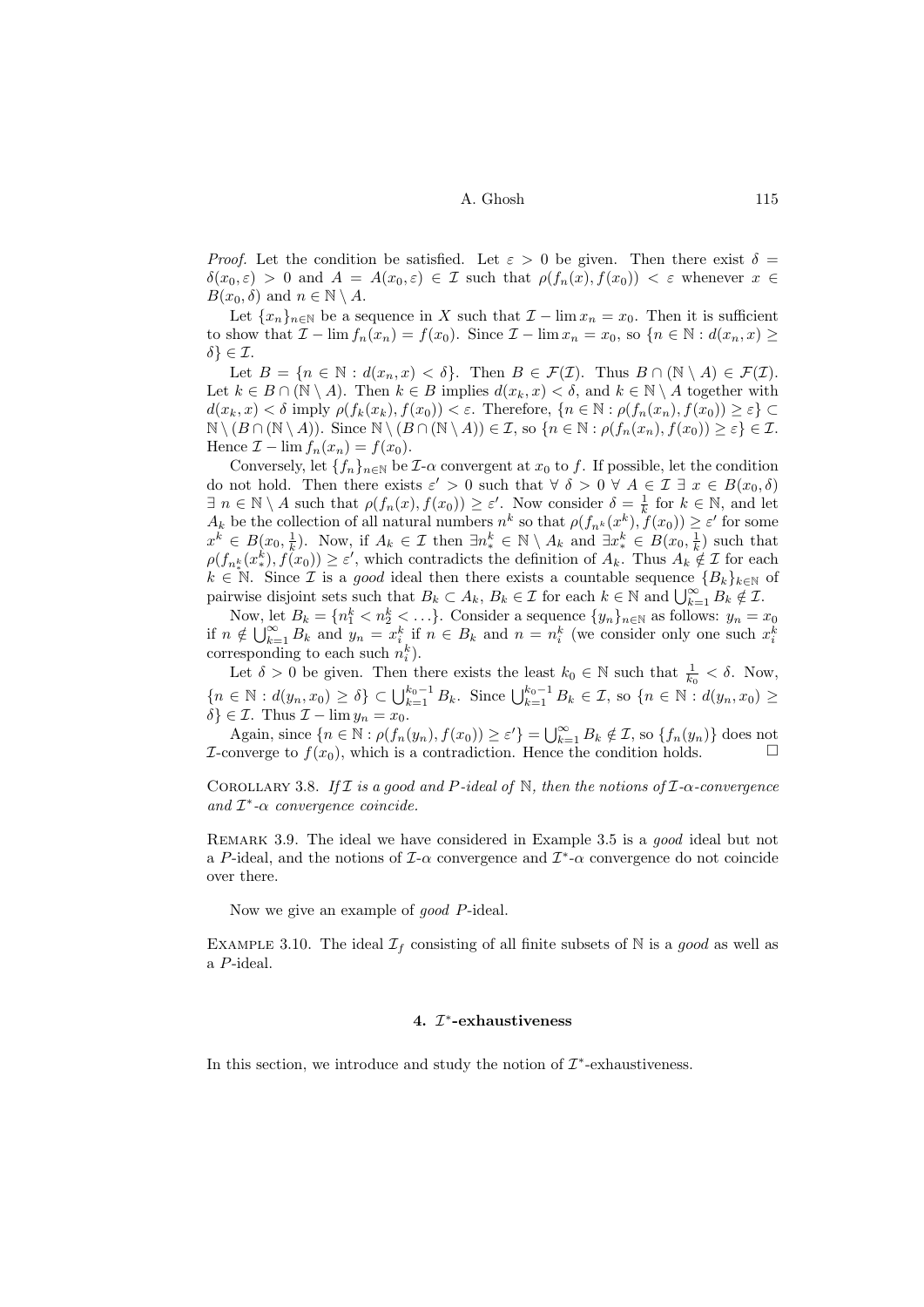DEFINITION 4.1. A sequence of functions  $\{f_n\}_{n\in\mathbb{N}}\subset Y^X$  is said to be  $\mathcal{I}^*$ -exhaustive at  $x' \in X$  if there exists  $A = A(x') \in \mathcal{I}$  such that for every  $\varepsilon > 0$  there exist  $\delta =$  $\delta(\varepsilon, x') > 0$  and  $n' = n'(\varepsilon, x') \in \mathbb{N}$  such that  $d(x, x') < \delta$  implies  $\rho(f_n(x), f_n(x')) < \varepsilon$ , for all  $n \in \mathbb{N} \setminus A$  and  $n \geq n'$ .

THEOREM 4.2. If a sequence of functions  $\{f_n\}_{n\in\mathbb{N}} \subset Y^X$  is  $\mathcal{I}^*\text{-}\alpha$  convergent to  $f \in$  $Y^X$ , then  $\{f_n\}_{n\in\mathbb{N}}$  is  $\mathcal{I}^*$ -exhaustive at each  $x \in X$ .

*Proof.* Let  $x_0 \in X$ . Let  $\varepsilon > 0$  be given. Since  $\{f_n\}_{n \in \mathbb{N}}$  is  $\mathcal{I}^*$ - $\alpha$  convergent to f, so there exists  $A = A(x_0) \in \mathcal{I}$  such that for the given  $\varepsilon > 0$  there exist  $\delta = \delta(\varepsilon, x_0) > 0$ and  $n_0 = n_0(\varepsilon, x_0) \in \mathbb{N}$  such that  $d(x, x_0) < \delta$  implies  $\rho(f_n(x), f(x_0)) < \frac{\varepsilon}{2}$ , for all  $n \in \mathbb{N} \setminus A$  and  $n \geq n_0$ .

Also,  $\rho(f_n(x_0), f(x_0)) < \frac{\varepsilon}{2}$  for all  $n \in \mathbb{N} \setminus A$  and  $n \ge n_0$ . Then  $d(x, x_0) < \delta$  implies  $\rho(f_n(x), f_n(x_0)) \leq \rho(f_n(x), \tilde{f}(x_0)) + \rho(f(x_0), f_n(x_0)) < \frac{\varepsilon}{2} + \frac{\varepsilon}{2} = \varepsilon$ , for all  $n \in \mathbb{N} \setminus \mathcal{A}$ and  $n \ge n_0$ . Hence  $\{f_n\}_{n \in \mathbb{N}}$  is  $\mathcal{I}^*$ -exhaustive at each  $x \in X$ .  $\Box$ 

THEOREM 4.3.  $\mathcal{I}^*$ -exhaustiveness implies  $\mathcal{I}$ -exhaustiveness.

*Proof.* Since  $\mathcal I$  is an admissible ideal, the proof is obvious.  $\Box$ 

THEOREM 4.4. Let  $\mathcal I$  is an P-ideal. Then  $\mathcal I$ -exhaustiveness implies  $\mathcal I^*$ -exhaustiveness.

*Proof.* Let  $\{f_n\}_{n\in\mathbb{N}}$  is *I*-exhaustive at  $x_0 \in X$ . Then it is sufficient to show that  ${f_n}_{n\in\mathbb{N}}$  is  $\mathcal{I}^*$ -exhaustive at  $x_0$ . Since  ${f_n}_{n\in\mathbb{N}}$  is  $\mathcal{I}$ -exhaustive at  $x_0$ , so for every  $\varepsilon > 0$  there exist  $\delta = \delta(x_0, \varepsilon) > 0$  and  $A = A(x_0, \varepsilon) \in \mathcal{I}$  such that  $\rho(f_n(x), f_n(x_0)) < \varepsilon$ whenever  $d(x, x_0) < \delta$  and  $n \in \mathbb{N} \setminus A$ .

Now consider  $\varepsilon = \frac{1}{i} > 0$  for each  $i \in \mathbb{N}$ . Then there exist  $\delta_i^{x_0} = \delta_i^{x_0}(\frac{1}{i}, x_0) > 0$  and  $A_i(x_0) \in \mathcal{I}$  such that  $\rho(f_n(x), f_n(x_0)) < \frac{1}{i}$  whenever  $d(x, x_0) < \delta_i^{x_0}$  and  $n \in \mathbb{N} \setminus A_i$ .

Since *I* is a P-ideal and  $A_i(x_0) \in \mathcal{I}$  for all  $i \in \mathbb{N}$ , so there exists  $A^{\infty} \in \mathcal{I}$  such that  $A_i(x_0) \setminus A^\infty$  is finite for all  $i \in \mathbb{N}$ . Clearly  $A^\infty$  depends only on  $x_0 \in X$ . Let  $\varepsilon_0 > 0$  be given. Then there exists  $k \in \mathbb{N}$  such that  $\frac{1}{k} < \varepsilon_0$ . Let  $A_k(x_0) \setminus A^\infty \subset$  $\{1, 2, \ldots, n_0\}$ . Then for all  $n \geq n_0 + 1$  and  $n \in A^{\infty}$ , we have  $n \in A_k(x_0)$ . Thus  $\rho(f_n(x), f_n(x_0)) < \frac{1}{k} < \varepsilon_0$  whenever  $d(x, x_0) < \delta_k^{x_0}, n \ge n_0 + 1$  and  $n \in A^{\infty}$ . Hence  ${f_n}_{n\in\mathbb{N}}$  is  $\mathcal{I}^*$ -exhaustive at  $x_0 \in X$ .

THEOREM 4.5. If a sequence of functions  $\{f_n\}_{n\in\mathbb{N}}\subset Y^X$  is pointwise  $\mathcal{I}^*$ -convergent to  $f \in Y^X$  and  $\{f_n\}_{n\in\mathbb{N}}$  is  $\mathcal{I}^*$ -exhaustive at each  $x \in X$ , then  $\{f_n\}_{n\in\mathbb{N}}$  is  $\mathcal{I}^*$ - $\alpha$ convergent to f.

*Proof.* Let  $x_0 \in X$ . Let  $\varepsilon > 0$  be given. Since  $\{f_n\}_{n \in \mathbb{N}}$  is  $\mathcal{I}^*$ -exhaustive at  $x_0$ , so there exists  $A = A(x_0) \in \mathcal{I}$  such that for given  $\varepsilon > 0$  there exist  $\delta = \delta(\varepsilon, x_0) > 0$ and  $n_0 = n_0(\varepsilon, x_0) \in \mathbb{N}$  such that  $d(x, x_0) < \delta$  implies  $\rho(f_n(x), f_n(x_0)) < \frac{\varepsilon}{2}$ , for all  $n \in \mathbb{N} \setminus A$  and  $n \geq n_0$ .

Again,  $\{f_n(x_0)\}_{n\in\mathbb{N}}$  is  $\mathcal{I}^*$ -convergent to  $f(x_0)$ . Thus there exists a set  $K \in \mathcal{F}(\mathcal{I})$ , such that for the given  $\varepsilon > 0$  there exists  $n_1 \in \mathbb{N}$  such that  $\rho(f_n(x_0), f(x_0)) < \frac{\varepsilon}{2}$ , for all  $n \in K$  and  $n \geq n_1$ . Let  $B = A \cup (\mathbb{N} \setminus K)$ . Clearly, B depends only on  $x_0$  and  $B \in \mathcal{I}$ . Let  $n_2 = \max\{n_0, n_1\}$  Now, for  $n \in \mathbb{N} \setminus B$  and  $n \ge n_2$ , we have

$$
\rho(f_n(x), f(x_0)) \le \rho(f_n(x), f_n(x_0)) + \rho(f_n(x_0), f(x_0)) < \frac{\varepsilon}{2} + \frac{\varepsilon}{2} = \varepsilon
$$

 $116$   $\qquad \qquad \mathcal{I}% _{\text{inter}}^{(1)}=\mathcal{I}_{\text{inter}}^{(1)}$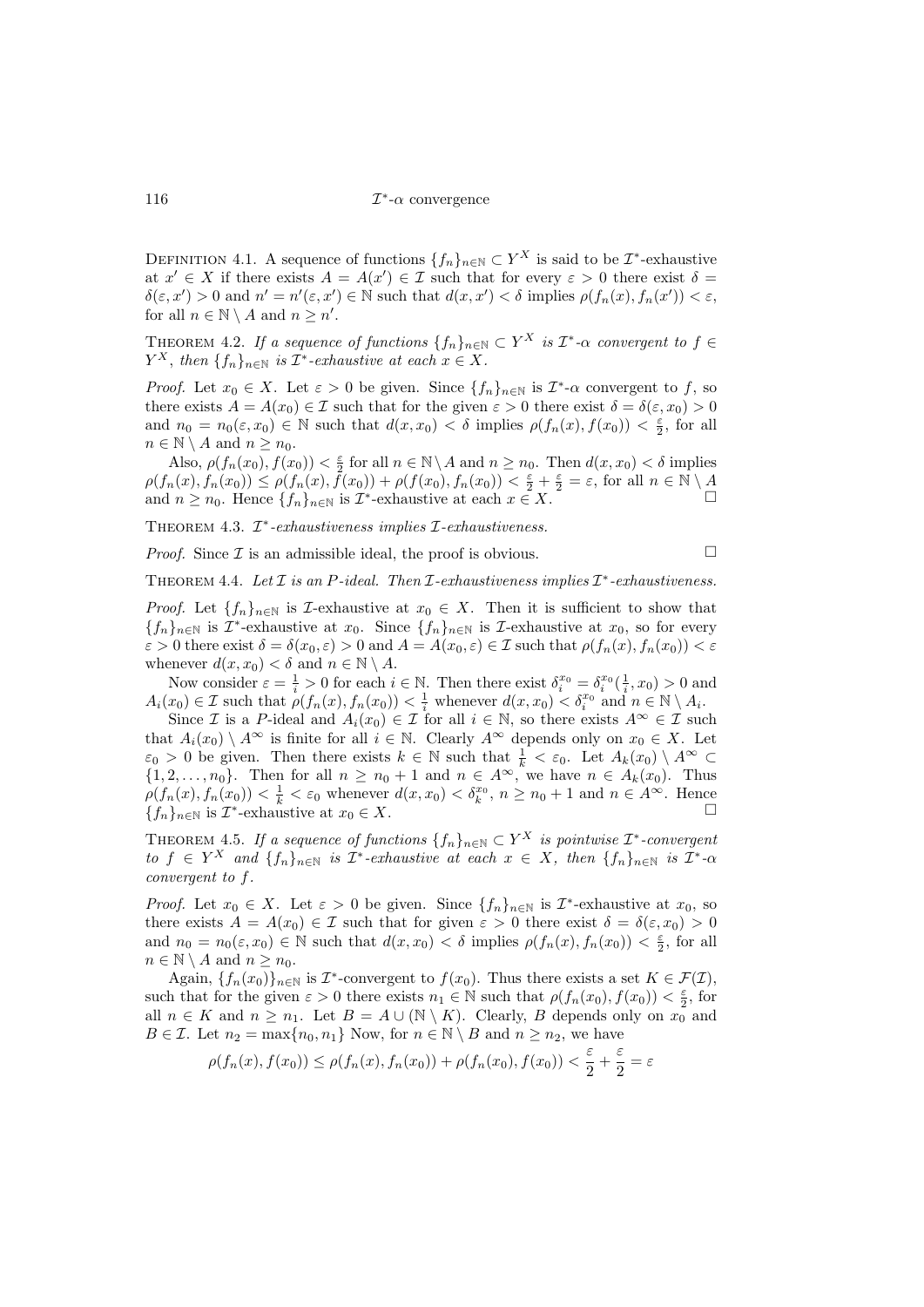whenever  $d(x, x_0) < \delta$ . Therefore,  $\{f_n\}_{n \in \mathbb{N}}$  is  $\mathcal{I}^*$ - $\alpha$  convergent to f.

THEOREM 4.6. Let a sequence of functions  $\{f_n\}_{n\in\mathbb{N}}$  is  $\mathcal{I}^*\text{-}\alpha$  convergent to  $f \in Y^X$  at  $x_0 \in X$  and  $\{f_n(x)\}_{n \in \mathbb{N}}$  is  $\mathcal{I}^*$ -convergent to  $f(x)$  for each  $x \in X \setminus \{x_0\}$ . Then f is continuous at  $x_0 \in X$ .

*Proof.* Let  $\varepsilon > 0$  be given. Since  $\{f_n\}_{n \in \mathbb{N}}$  is  $\mathcal{I}^*$ - $\alpha$  convergent to f at  $x_0$ , so there exists  $A = A(x_0) \in \mathcal{I}$  such that for the given  $\varepsilon > 0$  there exist  $\delta = \delta(x_0, \varepsilon) > 0$  and  $n_0 = n_0(x_0, \varepsilon) \in \mathbb{N}$  such that  $\rho(f_n(x), f(x_0)) < \frac{\varepsilon}{2}$  whenever  $d(x, x_0) < \delta, n \in \mathbb{N} \setminus A$ and  $n > n_0$ .

Again, since  $\{f_n(x)\}_{n\in\mathbb{N}}$  is  $\mathcal{I}^*$ -convergent to  $f(x)$  for each  $x \in X \setminus \{x_0\}$ , so for every  $x \in X \setminus \{x_0\}$  there exists  $A_x \in \mathcal{I}$  such that for the given  $\varepsilon > 0$  there exists  $n_x = n_x(x, \varepsilon) \in \mathbb{N}$  such that  $\rho(f_n(x), f(x)) < \frac{\varepsilon}{2}$  whenever  $n \in \mathbb{N} \setminus A_x$  and  $n \ge n_x$ .

Let  $x \in B(x_0, \delta) \setminus \{x_0\}$ . Let  $k_x = \max\{n_0, n_x\}$ . Now  $A \cap A_x \in \mathcal{I}$ . Since  $\mathcal{I}$  is admissible, so  $\mathbb{N} \setminus (A \cap A_x)$  is an infinite set. Choose  $n' \in \mathbb{N} \setminus (A \cap A_x)$  and  $n' > k_x$ . Then

$$
\rho(f(x), f(x_0)) \le \rho(f(x), f_{n'}(x)) + \rho(f_n(x_0), f_{n'}(x)) < \frac{\varepsilon}{2} + \frac{\varepsilon}{2} = \varepsilon.
$$

Also,  $\rho(f(x_0), f(x_0)) = 0 < \varepsilon$ . Thus f is continuous at  $x_0$ .

$$
\overline{\phantom{0}}
$$

ACKNOWLEDGEMENT. The author is thankful to the referees for their comments, which helped in improving the paper.

#### **REFERENCES**

- [1] E. Athanassiadou, A. Boccuto, X. Dimitriou, N. Papanastassiou, Ascoli-type theorems and ideal ( $\alpha$ )-convergence, Filomat, **26(2)** (2012), 397-405.
- <span id="page-7-11"></span>[2] E. Athanassiadou, C. Papachristodoulos, N. Papanastassiou,  $\alpha$  and hyper  $\alpha$ -convergence in function spaces, Q. and A. in General Topology, 33 (2015), 1-16.
- <span id="page-7-1"></span>[3] M. Balcerzak, K. Dems, A. Komisarski, Statistical convergence and ideal convergence for sequences of functions, J. Math. Anal. Appl., 328 (2007), 715--729.
- <span id="page-7-7"></span>[4] C. Caratheodory, Stetige Konvergenz und normale Familien von Funktionen, Math. Ann., 101 (1929), 515–533.
- <span id="page-7-10"></span>[5] A. Caserta, L. D. R. Kočinac, On statistical exhaustiveness, Appl. Math. Lett., 25(10) (2012), 1447–1451.
- <span id="page-7-5"></span>[6] P. Das, S. Kr. Ghosal, On I-Cauchy nets and completeness, Topology Appl., 157 (2010), 1152–1156.
- <span id="page-7-6"></span>[7] P. Das, S. K. Ghosal, Some further results on I-Cauchy sequences and condition (AP), Comp. Math. Appl., 59 (2010), 2597–2600.
- <span id="page-7-4"></span>[8] H. Dutta, B. E. Rhoades, eds. Current topics in summability theory and applications, Springer, Singapore, (2016).
- <span id="page-7-0"></span>[9] H. Fast, Sur la convergence statistique, Colloq. Math., 2 (1951), 241–244.
- <span id="page-7-2"></span>[10] J. A. Fridy, *Statistical limit points*, Proc. Am. Math. Soc., **118(4)** (1993), 1187–1192.
- <span id="page-7-9"></span>[11] V. Gregoriades, N. Papanastassiou, The notion of exhaustiveness and Ascoli-type theorems, Topology Appl., 155 (2008), 1111—1128.
- <span id="page-7-8"></span>[12] H. Hahn, Theorie der reellen Funktionen, J. Springer, Berlin, (1921).
- <span id="page-7-3"></span>[13] P. Kostyrko, T. Šalát, W. Wilczyński, *I-convergence*, Real Anal. Exchange, 26(2) (2000-2001), 669–685.